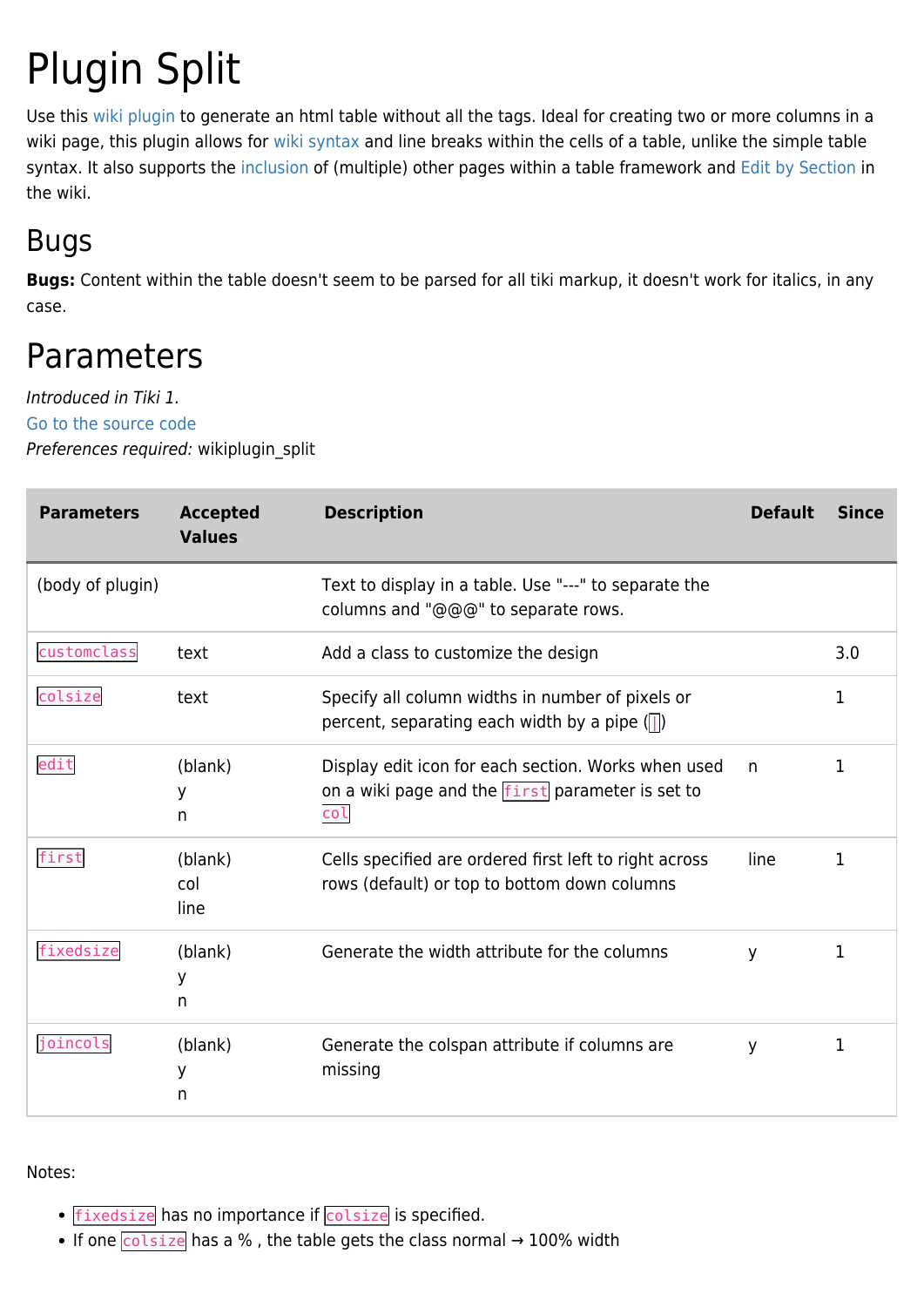## Usage

There are two ways to use this plugin:

1. The syntax can be copied from these examples and pasted in the wiki edit text area, or otherwise the syntax can be written by hand following the examples on this page.

Or:

2. Alternatively, as with other plugins, the Help icon (question mark in a circle at the right end of the edit toolbar) can be clicked to open a modal window. Then open the Plugin Help tab and find and click the Split plugin icon. This will open another modal window where the plugin can be configured.

If the second method is chosen, there is another choice in ways to proceed:

#### 1. No table content initially selected (highlighted)

If no text in the wiki edit screen is selected before opening the Plugin Help window, then after entering some configuration details, click the Insert button in the plugin's form. This will paste the opening tag of the Split plugin into the editor text area. However, the syntax will be incorrect. Clicking "Insert" will paste the plugin name in lowercase letters, and there will be no parentheses around the parameters. You must **change the plugin name to use all uppercase letters**, and then **put parentheses around the parameters** as shown in the examples on this page. Then add the syntax for the rows and columns, and the content, and finally add the closing plugin tag, again in all capital letters, surrounded by curly braces.

2. Some or all table content selected (highlighted)

To save time and simplify editing, you can input some or all of the table's row and column syntax and/or table content, and select this before clicking the Help icon to open the Plugin Help window. Then after making the Split module configuration choices in the form, click the "Replace" button, and the plugin's full and correct syntax will be input in the edit screen automatically.

## Examples

#### Columns

To split a page in two or more columns, use --- as the separator: This code:

{SPLIT()} -=hey=- one two three --- -=hoy=- foo bar test {SPLIT}

Would produce:

hey one two three

hoy

foo bar test

#### Rows

If you want to do another row, use @@@: This code: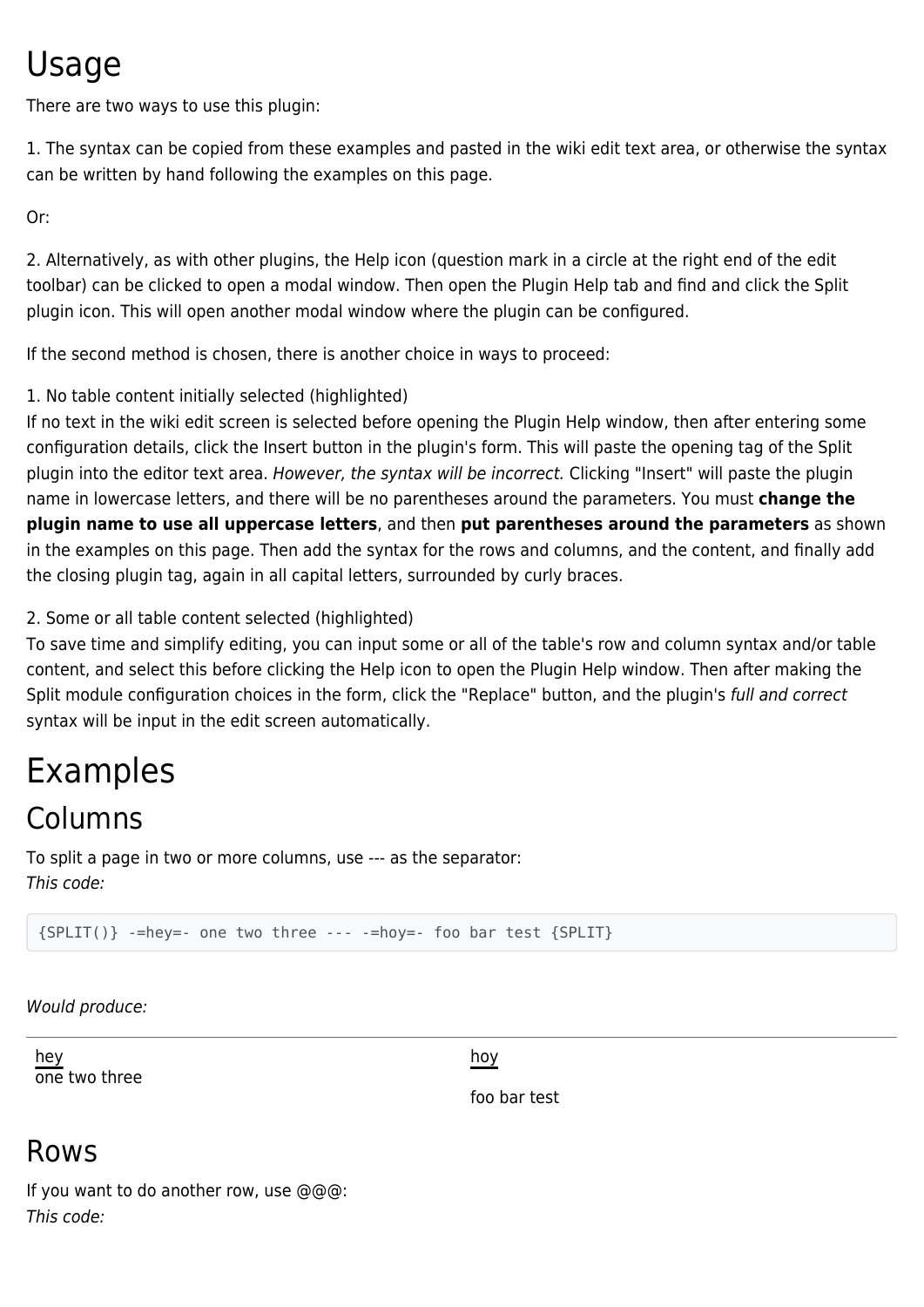```
{SPLIT()} -=hey=- one
two
three --- -=hoy=- foo bar test @@@ next line1--- next line2{SPLIT}
```
#### Would produce:

| hey<br>one<br>two<br>three | hoy<br>foo bar test |
|----------------------------|---------------------|
| next line1                 | next line2          |

#### More Examples

| {SPLIT(colsize="300 100 300")}r1c1---r2c1---r3c1@@@r1c2---r2c2{SPLIT}                     |      |            |  |  |
|-------------------------------------------------------------------------------------------|------|------------|--|--|
| r1c1                                                                                      | r2c1 | r3c1       |  |  |
| r1c2                                                                                      | r2c2 |            |  |  |
| {SPLIT(fixedsize="y" colsize="300 100 300")}r1c1---r2c1---r3c1@@@r1c2---r2c2{SPLIT}       |      |            |  |  |
| r1c1                                                                                      | r2c1 | r3c1       |  |  |
| r1c2                                                                                      | r2c2 |            |  |  |
| {SPLIT(fixedsize="n" colsize="300 100 300")}r1c1---r2c1---r3c1@@@r1c2---r2c2{SPLIT}       |      |            |  |  |
| r1c1                                                                                      | r2c1 | r3c1       |  |  |
| r1c2                                                                                      | r2c2 |            |  |  |
| {SPLIT(fixedsize="n" colsize="20 60 10 10")}r1c1---r2c1---r3c1--r4c1@@@r1c2---r2c2{SPLIT} |      |            |  |  |
| r1c1                                                                                      | r2c1 | r3c1--r4c1 |  |  |
| r1c2                                                                                      | r2c2 |            |  |  |

{SPLIT(fixedsize=y, colsize=20|60|10|10)}r1c1---r2c1---r3c1--r4c1@@@r1c2---r2c2{SPLIT}